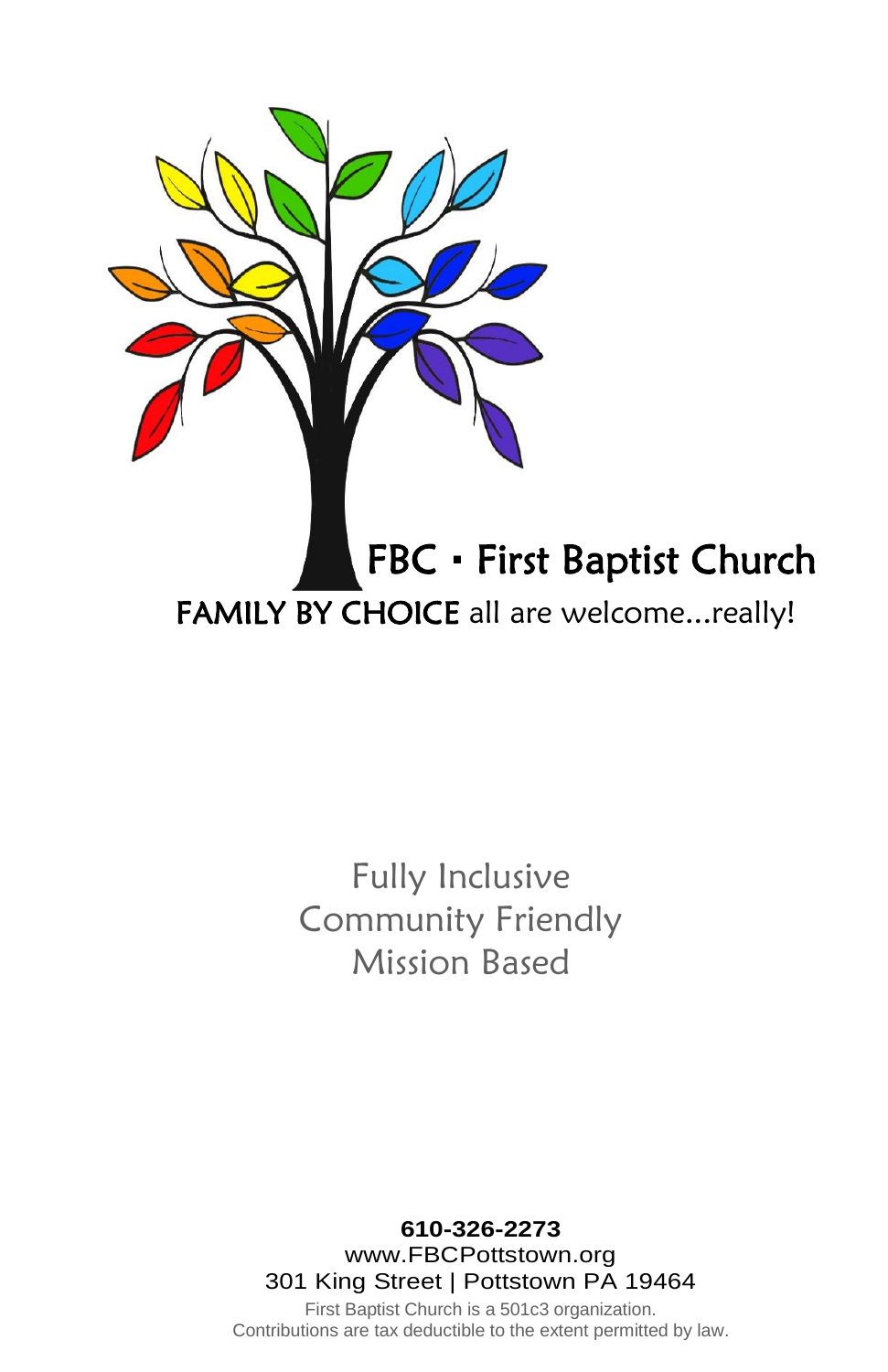# February - Visions

#### **Embracing a New Season**

Without a doubt it has been a cold and wet winter so far and already I hear folks longing for spring. It's a bit early for that, but the weather does force us to be intentional about our activities and energy use. We turn the heat up or down, according to how we feel and what our budget will allow. We decide whether to go out or stay in according to forecasts or perhaps just how we feel. It's amazing how the season can dictate our actions: the other morning I had to really push myself to go for a run rather than stay in my jammies and work under the covers. As it turned out, forcing myself to do what I wasn't sure I wanted to do resulted in meeting new neighbors, an invigorating exploration of my surroundings, a feeling of accomplishment and satisfaction and a renewed sense of energy, both physical and mental, with which to face the day! Sometimes we need to embrace the season and see what it might offer to us.

We are experiencing a new season here at First Baptist Church! We are intentionally pushing ourselves out of the comfort zones of the past and daring ourselves to trust as God leads us into the future. It is likely that by the time you read this, we will have had our "FBC Reboot" (Feb 2), our all-day retreat for church members and friends. As I write this 25 adults and youth have committed to spending the day exploring scripture, sharing ideas, and shaping plans for the next six months of our life together; it's a new season for us as we discern new purpose and mission for the days ahead! I am excited by the energy and level of participation; we need everyone listening so that together we can hear and see God!

While the priorities identified at Reboot will give direction to our life together this year, other changes are happening as well. Look around and notice that time and energy has been given to reorganizing much of our communal space so that it is more inviting and communicates a wide welcome. Another way we are being intentional about being welcoming is that we are wearing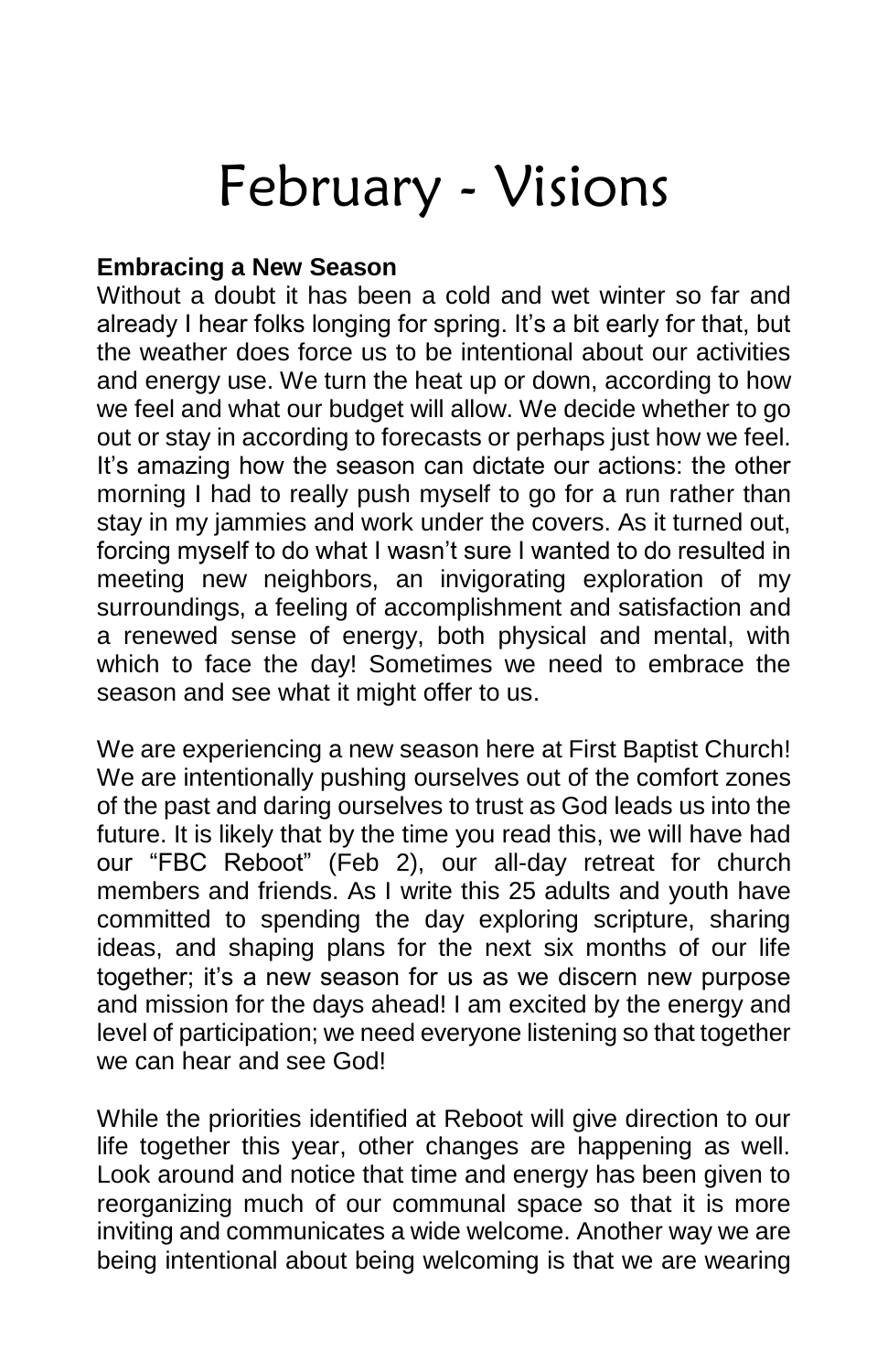name tags on Sunday mornings; when you come, there is one for you! Name tags help us to greet each other personally and help us enter into the shared humanity we celebrate. (More details about this are found elsewhere in this newsletter)

You will see new faces around our building as we have welcomed Steel River Playhouse to share our space; they are utilizing a classroom on the second floor of our education building. You'll find our first-floor classrooms looking fresh and inviting as we share them with the YWCA's early education program. Narcotics Anonymous is making great use of New Fellowship Hall four times each week and CCLU is expanding its program as it uses the King Street side of Old Fellowship Hall to serve Pottstown's Latino/a population. There's a lot going on here on any given day, and we are working on developing intentional partnerships with these groups so that together, we are serving our wider community.

A new season lies ahead for us; when you are tempted to hunker down in the past, be encouraged to risk following the Light and Hope of a bright future! God is leading us to new adventures in relationship and service. Let's dare to be faithful followers. ----Marcia

#### **I Know You!**

We have recently begun wearing name tags on Sunday mornings, to the delight of some and the dismay of others. "I've been a member here forever; everyone knows my name," has been one response. Well, that's not actually true! You may have been here a long time but that doesn't mean people know who you are. You might ask yourself, "Do I know everyone else's name?"

Knowing names is important. Each semester as I teach at Temple University, I learn approximately 100 new names. I tell my students that it will take me about two weeks to get to know a class of 28 but I'll do it because it's important to me, and its important to them. Our names are connected to our sense of identity; when someone calls us by name, we feel recognized and valued. It affirms a sense of relationship. When we can call someone by their name, that person knows that we see them, that we are interested in them, and it initiates a sense of care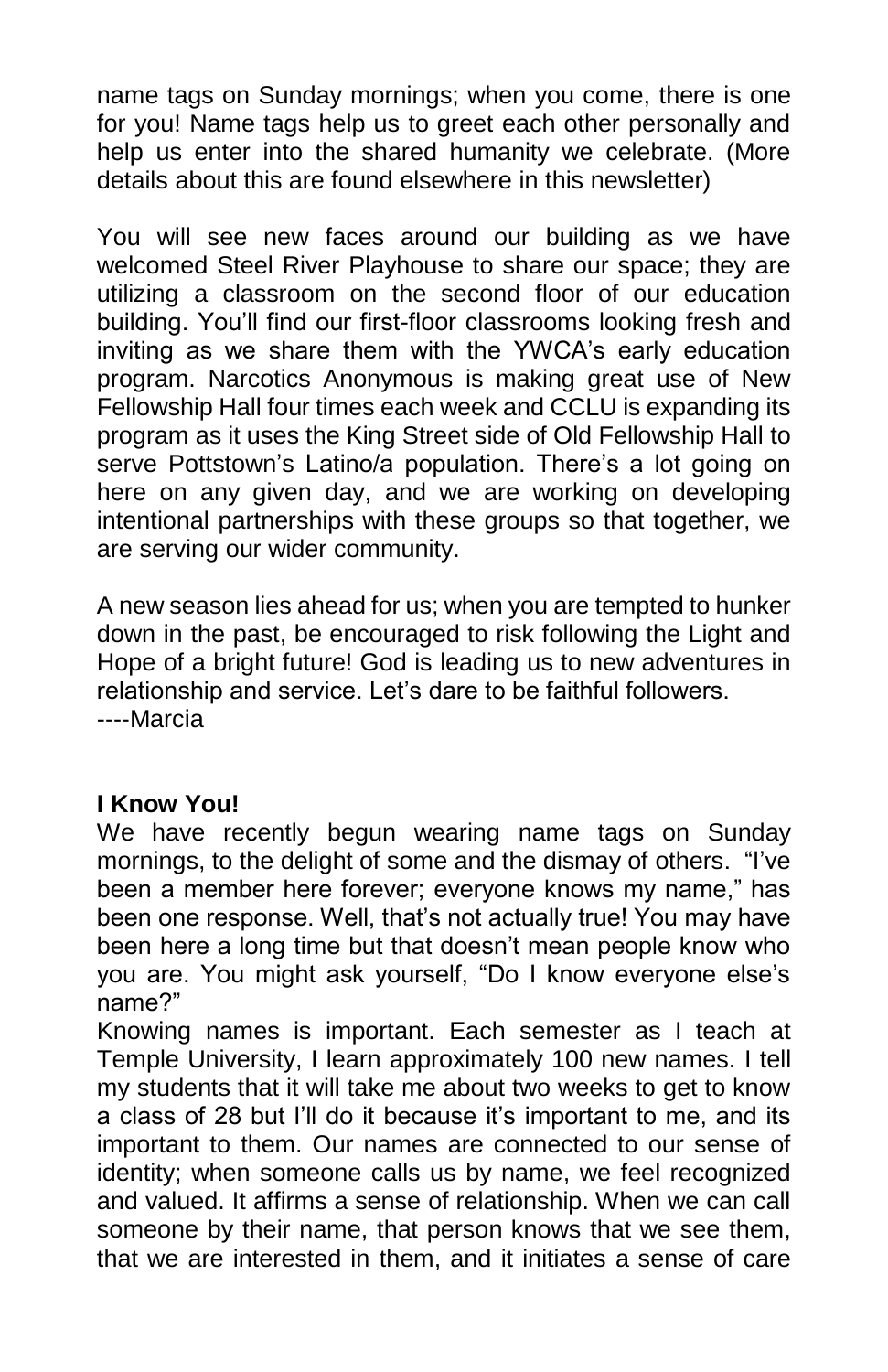that invites them to know us as well.

As we move into a new season in our life together, wearing name tags is one way we will seek to offer God's welcome to both friend and stranger alike. Your name tag is waiting for you in your mailbox in Echo Hall; if you are a visitor, you can make your own name tag until we have one prepared for you. You can choose one of three ways to wear your tag: on a lanyard around your neck or pinned or clipped to your clothing. When you are ready to leave, we will remind each other to leave our name tags in our mailboxes so that they are waiting for us when we come again. If you were asked, on any Sunday morning, to name everyone in church, could you do it? Maybe, or maybe not! Let's work together to learn each other's names and affirm our relationships with each other.

#### **You've Got Mail**

Did you know you have a mail box at FBC? Have you looked in it lately?! Some work has been done to make our mailboxes easier to use: dividers have been removed to make each one bigger, and your name has been written on your box so you can find it more easily. What might be in there? Your name tag, for one! And maybe offering envelopes if you didn't pick them up. You might have minutes from a Board meeting you attended, or you might even have a note from a friend! You'll never know until you look!

#### **Praying Together**

Each week we pray together for the needs of those we care about, for our community and for the world but we know that the power of prayer, of mindfully invoking God's presence, compassion, justice and wisdom, it is most transforming when we engage in the regular practice of prayer. Some of us have an active prayer life and some of us need encouragement. Your own experience—both "success" and struggle—can help another as we grow our lives of prayer together.

To that end, you are invited to join with members and friends of FBC on the **first Wednesday** of every month at **6:30 pm at the home of Jane Gruen and Joel Dugan**, 299 Diamond Street, Pottstown, 19464. We will use this time to share our concerns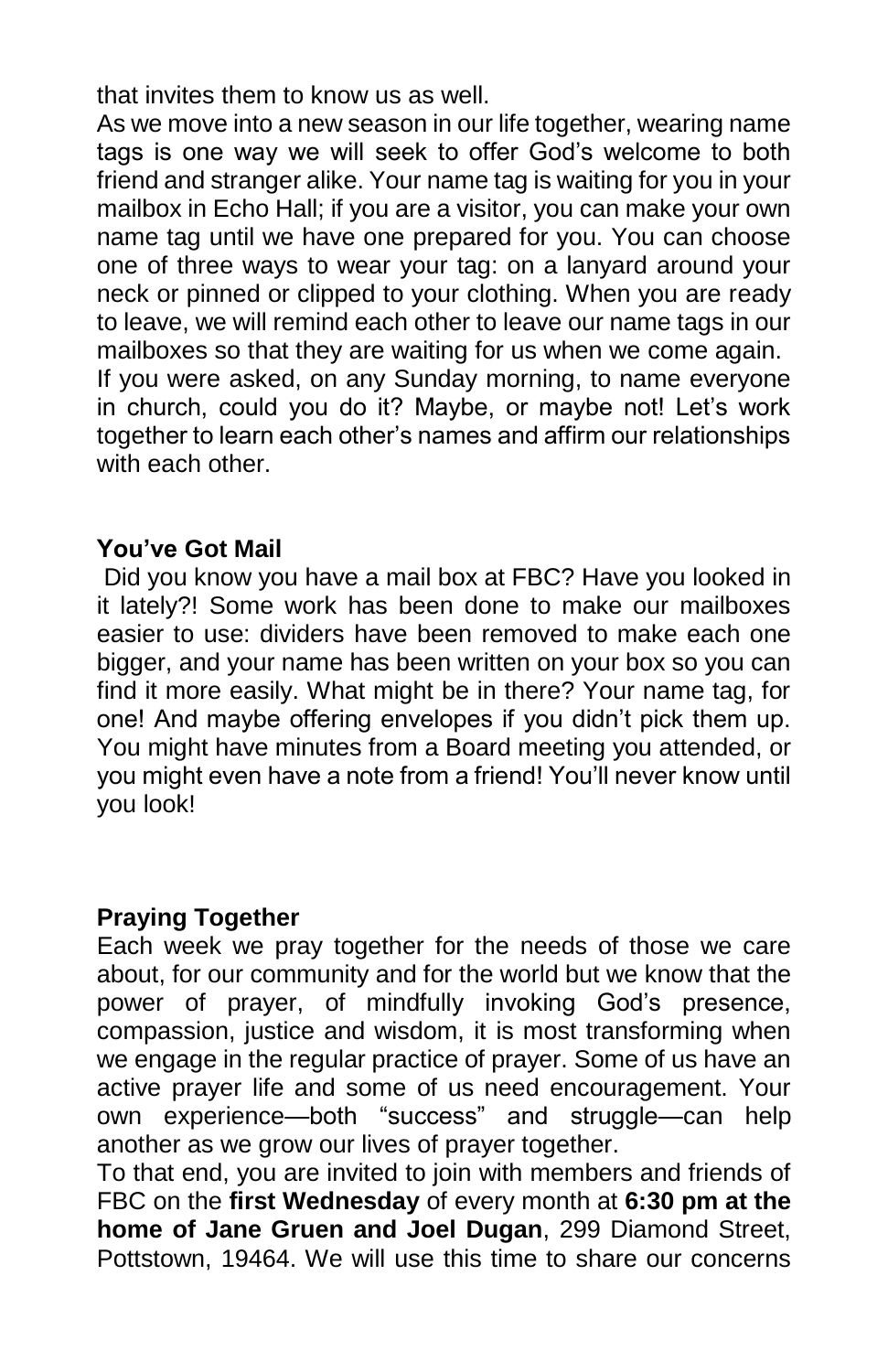and to pray together, for each other, our community, our church and its ministry, and the world. Please join us. **Our first gathering is Feb 6.**

#### **Who's Interested in a "Play Group"?**

I bet it's been a while since you were invited to join a play group! So here you go! FBC has entered into a new relationship with Steel River Playhouse, located right around the corner from the church on East High Street in Pottstown. One of the things we envision is forming a group of folks who would like to go to a play/plays, with the possibility having dinner together before or a snack together after (or maybe both!) Check out Steel River's website or take a look at their offerings this season on the bulletin board outside the church office to see if you are interested. Upcoming plays include "Nunsence" (Feb!), "Much Ado About Nothing," "The Fisherman and His Wife," "Constellations" and "Beauty and the Beast." We can negotiate very good group rates if we know you are interested so please let Marcia or Myra know if you would like to join the FBC "play group" and once we have some interested folks, we can get more details. (Remember: it's a new season at FBC; here's something fun and new for us to do!) Adults, kids, friends, family, all welcome! <https://www.steelriver-playhouse.org/>

#### **Celebrating Ruth Endy, our Building Coordinator**

The Ministry Coordination Team regretfully accepted the resignation of Ruth Endy, effective January 31, 2019 from the position of Building Coordinator. Over the last several months, Ruth has supported FBC by being the person who interfaces with those who use our building regularly or for special events. Ruth also makes regular walk throughs of our spaces to ensure things are operating normally and things and people are safe. And weekly, she changed the sermon title on the sign outside. We will miss Ruth's faithful efforts on our behalf and celebrate her knowledge and care for our space and the ministry's that reside here. Blessings and gratitude, Ruth!

**Next Sunday, February 10th ,** we welcome our own Rev. Dennis Landon to the pulpit. Marcia will be away for the weekend.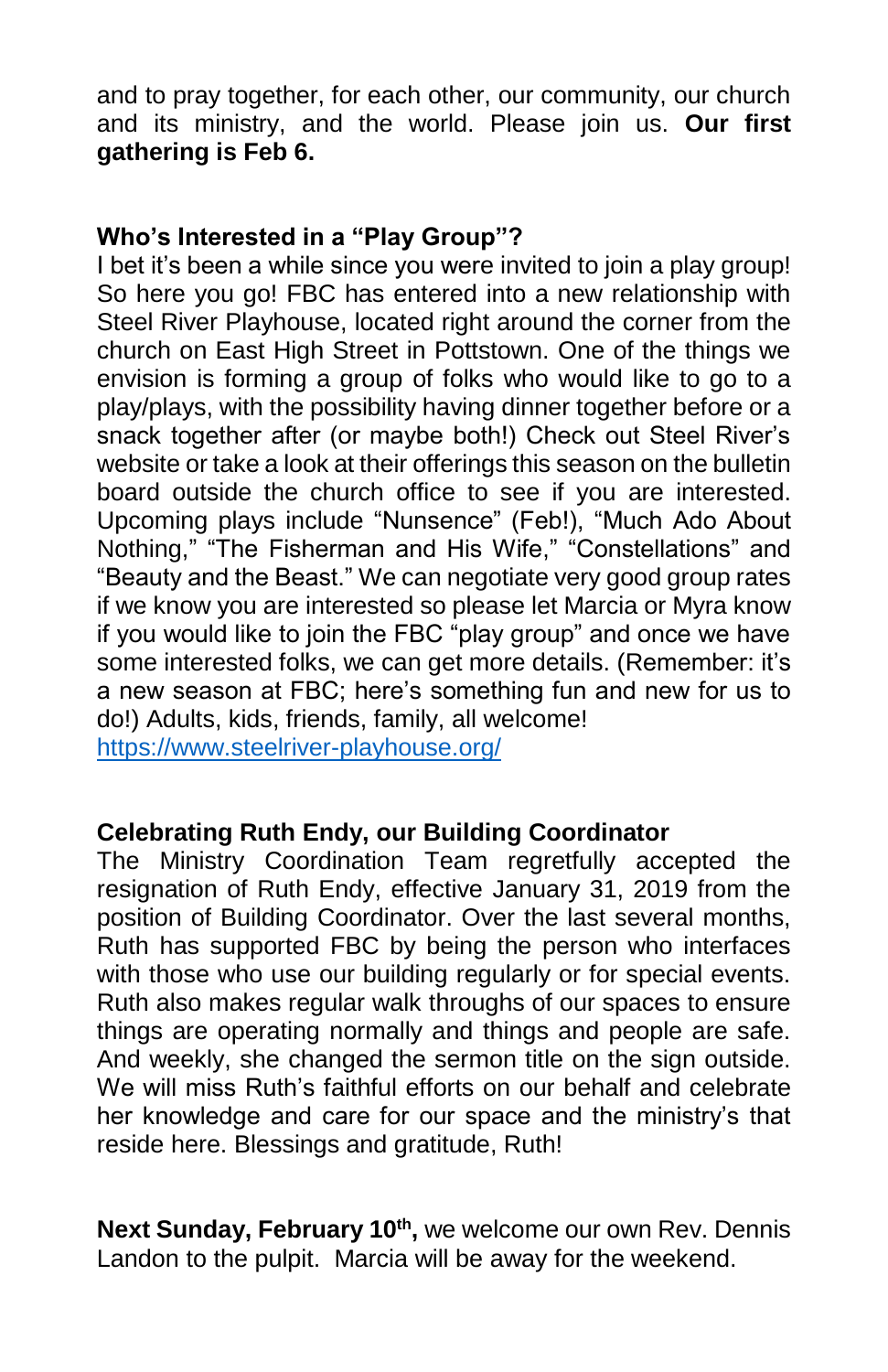#### Christian Education  **Chairperson of the Board, Nancy Unruh Sunday School Superintendent, Susan Heinz** Board members: Debra Brauner, Lauren Emmell, Dennis

Landon, Kathy Purington –

*Mission Statement for the Board of Christian Education: Our mission is to support each other by providing tools and opportunities for continual growth, regardless of who we are and where we are on our journey to know God. (Revised 1/17/2015)*

Christian Education along with Missions participated in the Cluster food drive held at the Pottstown Redner's Market, on Martin Luther King Day.

**MLK Day of Service – January 21, 2019 Deb Brauner** It was a cold day, but there were lots of warm smiles as FBC members greeted shoppers and received donations for Pottstown Cluster Food Pantry. In the lobby of Redner's Warehouse Market on North Charlotte Street, FBC members met shoppers, giving them a list of Cluster needs and received the donations in the waiting shopping carts as customers exited the market.

Thanks to the generosity of Redner's shoppers, FBC volunteers received donations of food and personal care items that tipped the scales at about 500 lbs.! In addition, \$60 in cash donations were also received for the Pottstown Cluster!

Thank you, Redner's Market and donors! And special thanks to FBC members who solicited and received the donations: Charles Golden, Rev. Marcia Bailey, Jeanne Petrosky, Maricarmen and Tyler Trexler, Nancy Unruh, Hannah Emmell, Ruth Chonka, Brittany Endy, and Deb Brauner.

(Did I mention there was pizza for lunch that day?)

**Reboot Retreat** – The Young Folks of FBC will also be participating and giving their input in this exciting and envisioning Day on February 2<sup>nd</sup>. Check in next month to see what Deb Brauner planned for them!

**Children's Conversation** – If you haven't had the opportunity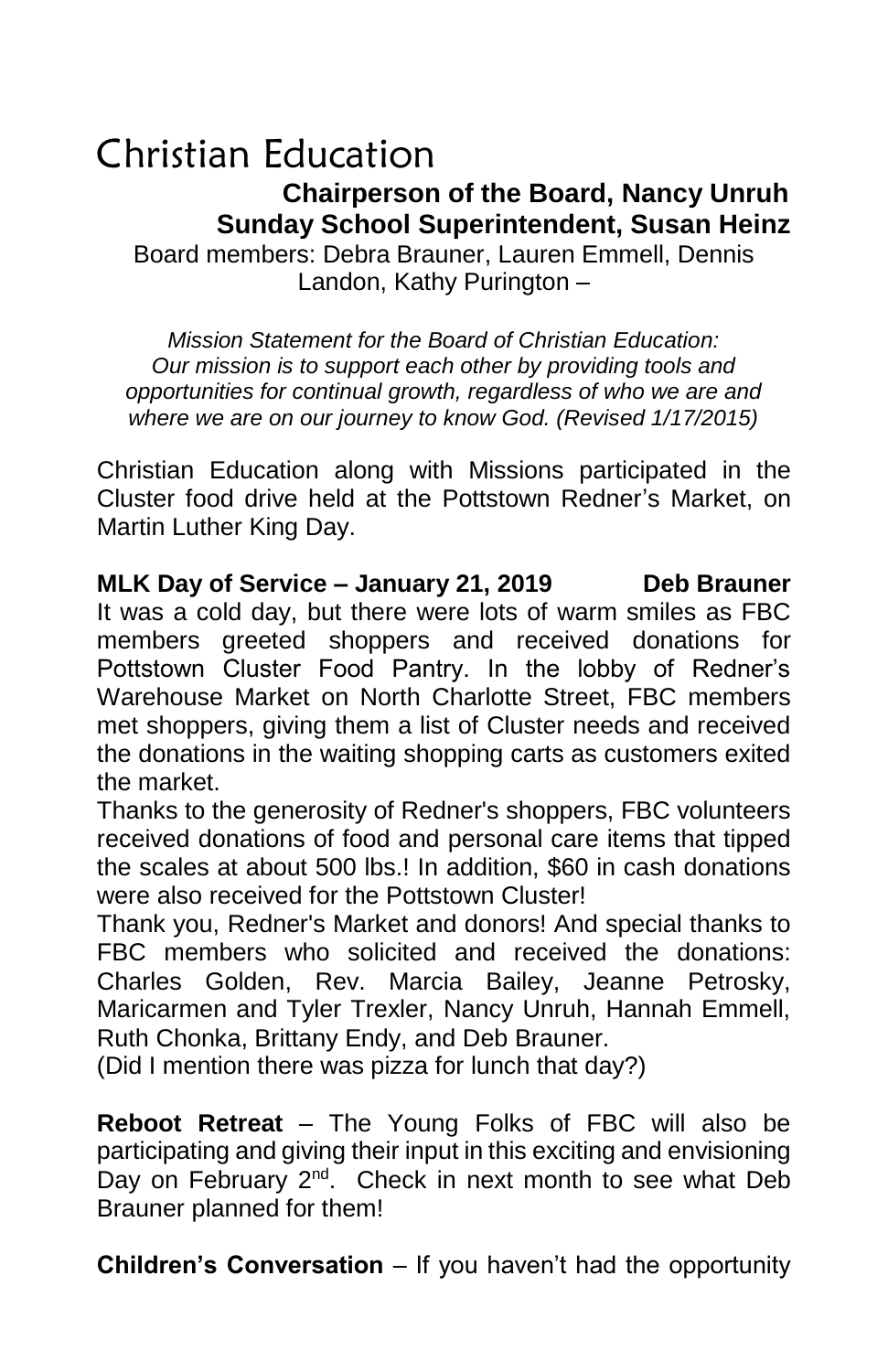yet to share your faith with our FBC Youth, "Now Is Your Time"! The Children love when we share our Christian Faith through OUR stories. See Nancy Unruh to be a part of teaching our children God's Love.

**A Valentine Social** is being planned for Sunday, February 10 immediately following the church service, in Echo Hall. Please make plans to stay for Food, Fun and Fellowship.

April isn't that far away! Our annual Easter Egg Hunt will be coming up! Stay tuned for more information. Keep Warm Nancy Unruh, C.E. chair

**Sunday School-** The adult class is meeting at 9:15 am in the library. The children's Sunday School meets during the Worship service at 10:45 am.

**Cards-** If you know someone who needs cheering up, the children love making cards to be sent to the shut-ins and longdistance friends. If you know someone that would appreciate a card, please let Kathy, Sue, or Lauren know.

**Redner's Save a Tape Receipts-** Thank you for your continued support of Christian Education. We receive 1% of the total receipts which helps us purchase supplies for Sunday School. Please continue to use your Redner's Rewards Card whenever you shop.

**The Secret Place-** The Secret Place is available on the table in Echo Hall for your personal devotions. Please consider a contribution to help defray the cost of making this material available. Feel free to pick one up for a friend.

**Next Meeting-** The next meeting of the CE Board will be on Sunday, February 10<sup>th</sup>. If you are interested sharing some of your ideas, please feel free to join us.

## Cluster Notes **Ruth Chonka**

In order to serve our community, **the Cluster has need of the following things**: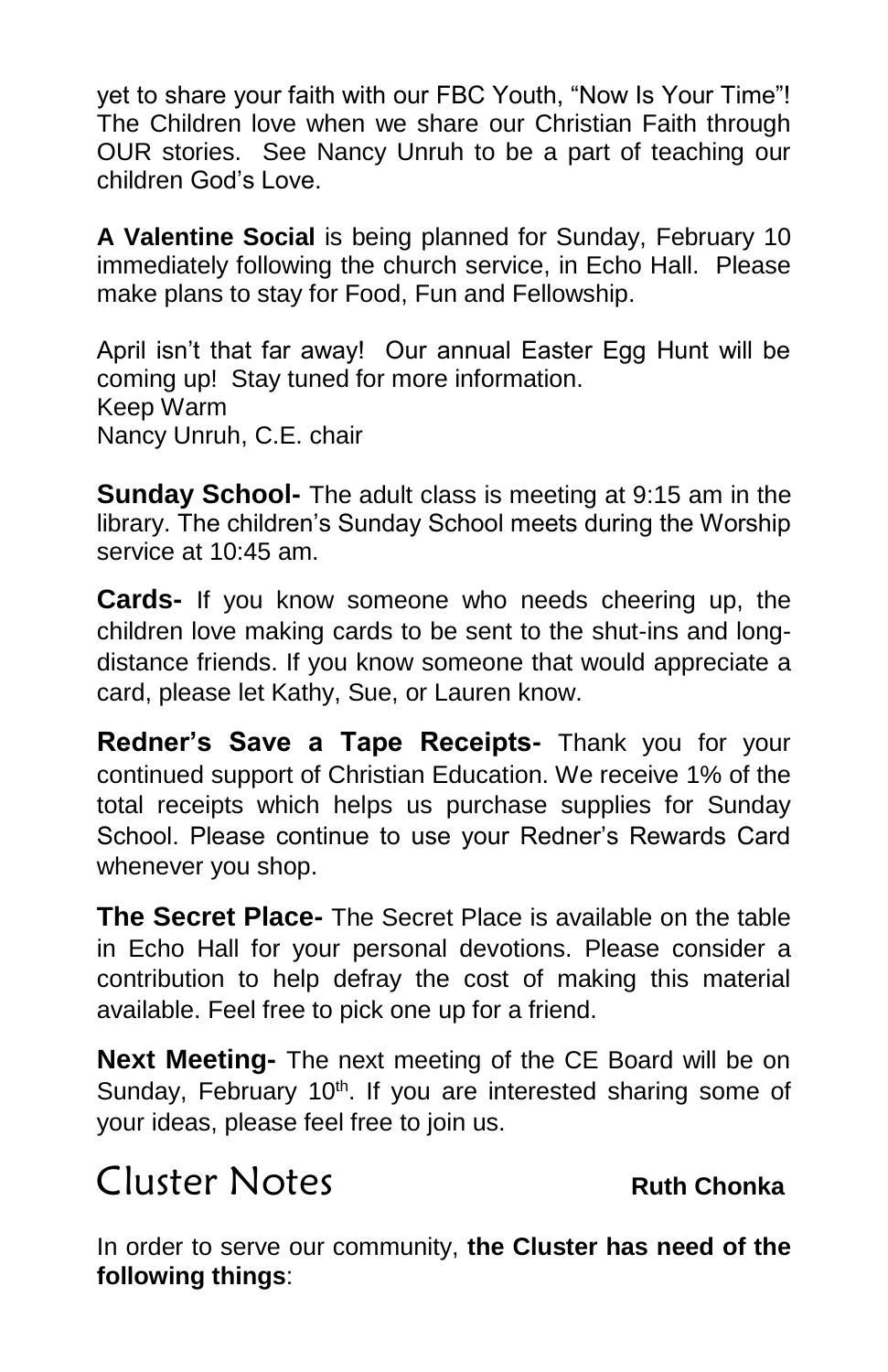- **Volunteers** in the warehouse and pantry, stocking shelves. Call 610-970-5995 and ask for Samantha.
- Gallon size closable plastic bags
- Pots, Pans and cleaning supplies
- Low-Fat, Low-Sugar, or Low-Salt items: canned or boxed food such as soup, meat, stew, pasta, vegetables, fruit, cereal, oatmeal, crackers, peanut butter, jelly, baby food, real juice
- Laundry, cleaning supplies and equipment, toilet paper, paper towels
- personal hygiene items, diapers (size 3,4,5), wipes
- sheets and blankets (all sizes)
- Plastic and paper grocery-size bags.
- Egg cartons are **not** needed right now

**Cluster Fundraisers**: Professional Pharmacy register tapes (includes prescriptions). Place in Ruth Chonka's mailbox.

**Bi-lingual Persons Needed**: The Cluster is seeking persons who can help Spanish-speaking clients who shop at the Cluster. Please contact Victoria Bumstead (610-970-5995) or [vbumstead@pottstowncluster.org.](mailto:vbumstead@pottstowncluster.org)

#### Diaconate **Joel Dugan, Chairperson** Board members: Ruth Chonka & Jane Gruen

**Community Meal:** The Cluster Luncheon is at Christ Episcopal Church on the first Monday of the month. The meal begins at 11:45 am and anyone who can help serve is welcome. We thank all those that have committed to this ministry in Pottstown.

#### **Communion Offering Reminder**

The Communion envelope found in your box for the first Sunday of the month is used for the Fellowship Fund on the even months. The Fellowship Fund is to help our members in financial need. On the odd numbered months, the Fellowship Fund is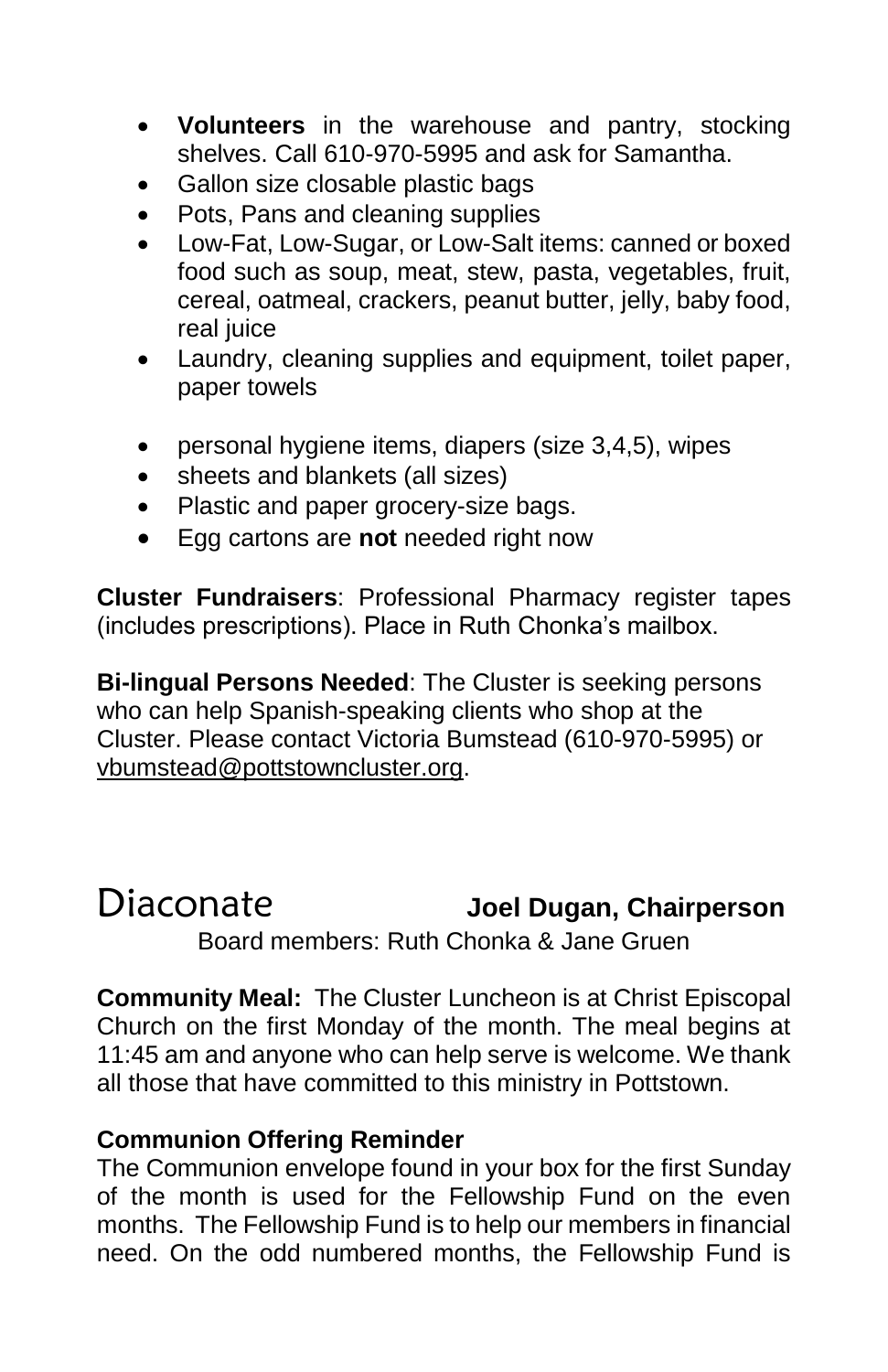used for missions.

### Board of Worship & Music  **Teri Hoffman, Chairperson**

Board members: Corinne Griffiths, Kathy Ballein, Tim Raub & Myra Forrest

New Hymnals "RENEW" have come in. 60 have been donated already. They will be dedicated February 17<sup>th</sup> during worship.

We are adding Praise songs to the beginning of our worship service. Your input would be appreciated!

We are always welcoming new choir members! The choir rehearses in Sunday mornings from 9:45-10:39am.

#### Trustees **Michael Heinz, Chairperson** Board members: Richard Unruh & John Forrest

Trustees Updates

- 1. The kitchen windows have been replaced.
- 2. Arrangements have been made for snow removal.
- 3. Light bulbs have been replaced in New Fellowship Hall.
- 4. Trustees will need two new members come the summer of 2019. Anyone interested should contact Michael Heinz.

**Please Note:** The church is no longer collecting for a building fund. The Church budget and the Building Fund are now considered one fund. Since we ordered the envelopes for 2019 early in 2018, this is not reflected on the giving envelopes. Thank you for making this change.

### Missions **Kathy Purington**

Committee members: Jane Gruen & Ruth Chonka

#### **Souper Bowl Sunday** - 2/3/2019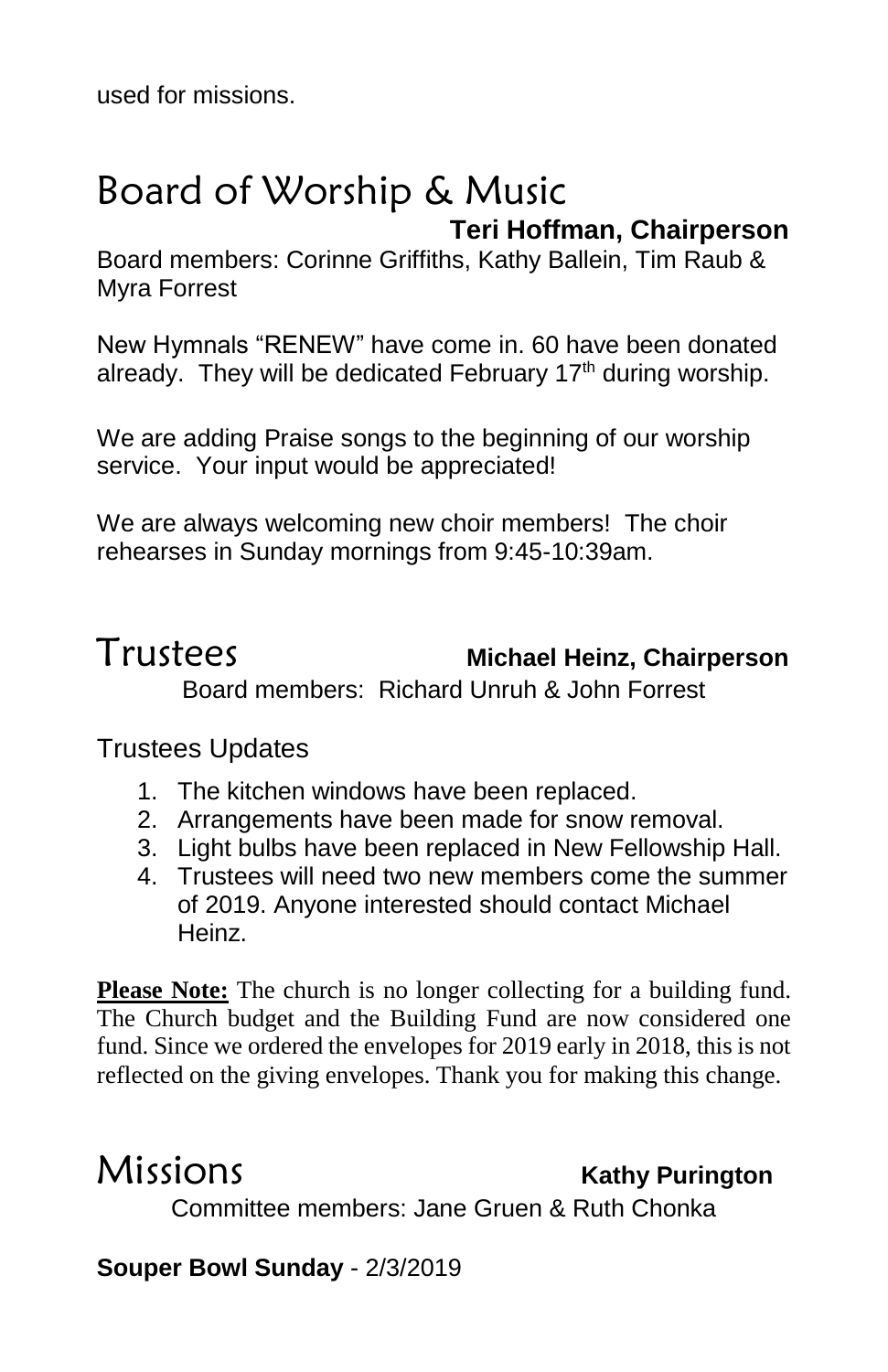We are collecting soup which will be donated to the Cluster. We have a generous pledge from Susan Heinz that she will match the first 150 cans of soup. So, if everyone else brings a total of 150 cans, Sue will donate 150 for a total of 300 cans of soup!!

#### **Thanks - Cluster**

Christmas Items for the Cluster - FBC collected 249 cans of gravy for the Holiday Christmas boxes and gave 5 HUGE bags of toys for the Cluster Toy Give Away. Thanks to all for spreading Holiday Cheer!!

#### **RMMO**

In January, we collected for the RMMO Offering. This American Baptist Churches Offering for "Retired Ministers and Missionaries" is a means of thanking and assisting over 3,000 American Baptist ministers, missionaries and their widowed spouses for their many years of Christian service. RMMO provides a tangible means by which we can thank those who have faithfully served others; including ourselves. Gifts to the RMMO can be given in February as well.

## Change of address:

If your address, phone number, or email has changed since our last directory, please let the church office know so we can update our records.

## Ministry Coordination Team

As we begin a new year, we invite you to consider where you would like to serve in the days to come. Everyone is welcome and needed to serve God!

Co-Moderators: Laura Alden, Deb Brauner, Myra Forrest Financial Secretary: Jeanne Petrosky Church Clerk: Nancy Unruh Treasurer: Suzanne Grace

## February Birthdays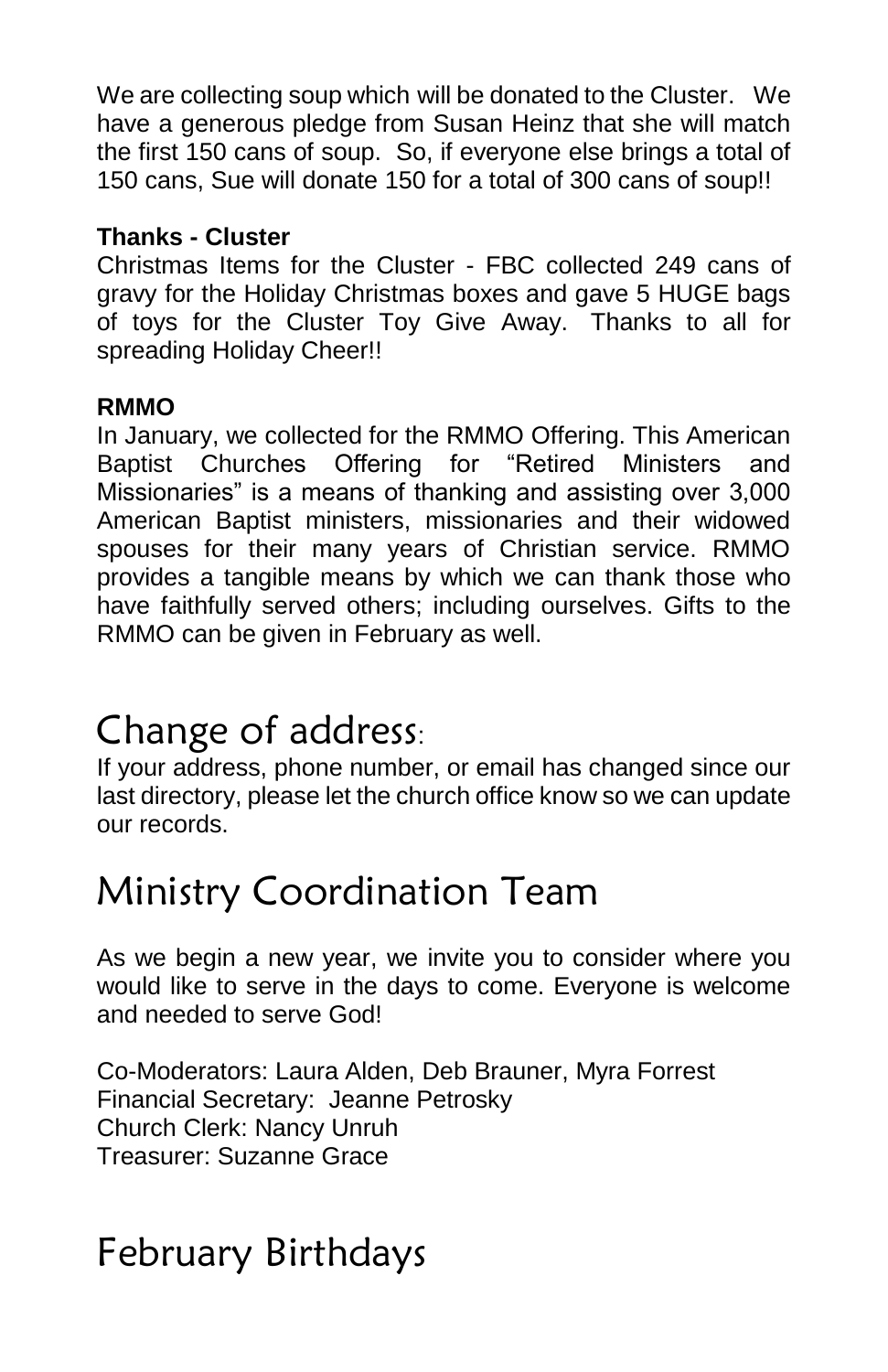- 1 Tayo Ogundipe
- 2 Lisa Kemmerer
- 3 Trudy Arters
- 6 Tomisin Ogundipe John Hessler
- 9 Annie Heffner
- 11 John Jolley
- 17 Joelle Morris
- 21 Grayson Reid
- 22 Charles Hayer
- 23 David Kurtz Rosalie Norman-McNaney
- 25 Peggy DeWysockie
- 26 Jack Heffner
- 28 Folu Ogundipe

## February Anniversaries

14 Glenn & Sue Bradshaw

Are we missing your name? Send us your birthday so we can invite others to celebrate with you!

## We Get Letters

Dear First Baptist Congregation,

 On behalf of the staff and board of directors of *Operation Backpack* we would like to take this opportunity to thank you for your continued support of this amazing program.

 We are passionate about what we do and are humbled by others who share the same passion. Your thoughtful contribution has been put to immediate use in mobilizing the mission of *OBP.* Sincerely,

Lisa Heverly, Executive Director

Dear Friends,

 Thank you for your generous contribution to help strengthen communities worldwide.

 Through your support of Church World Service, you are helping to fight the connected challenges of hunger, lack of access to safe water and improved sanitation and extreme poverty. May God bless you for your support.